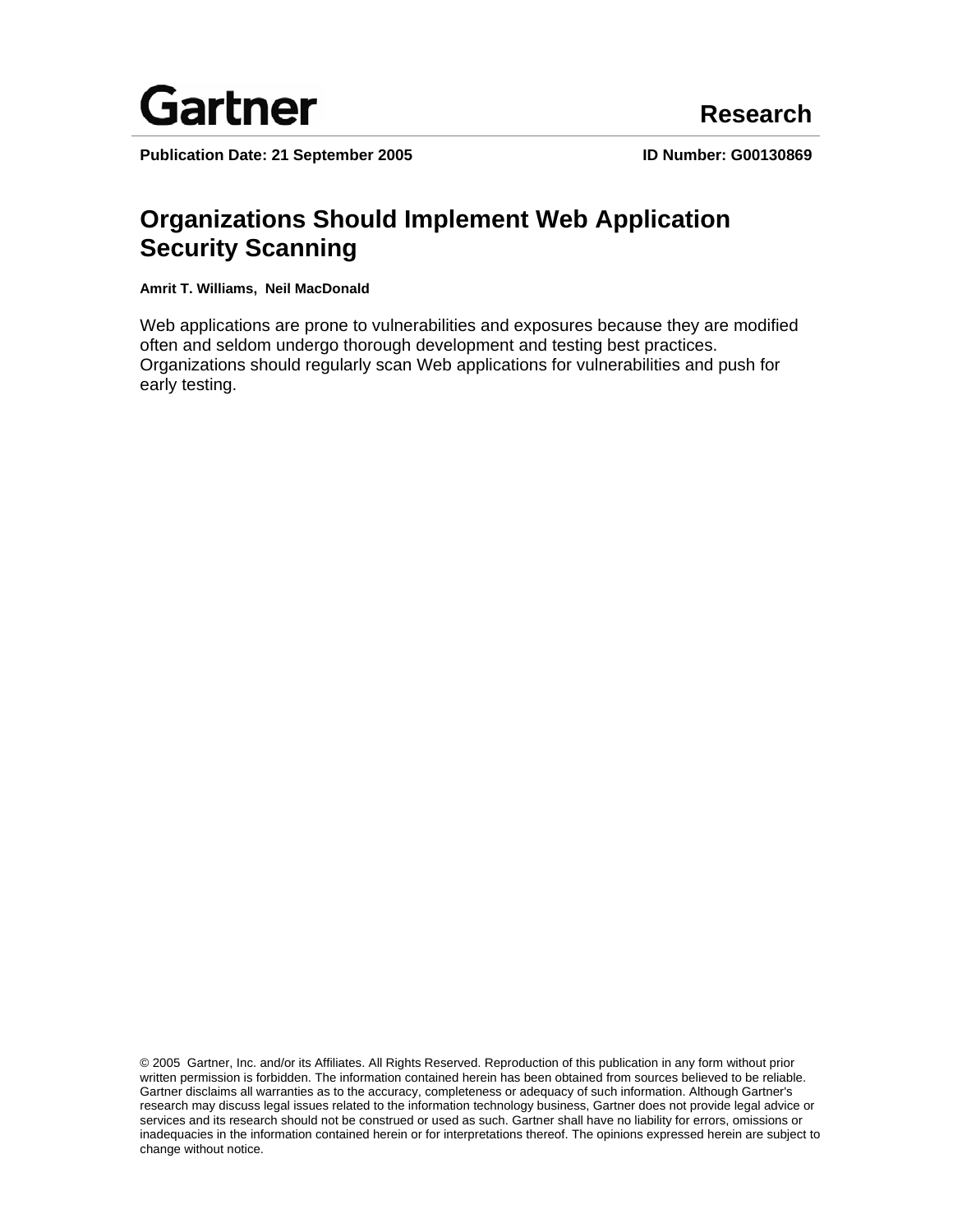# **WHAT YOU NEED TO KNOW**

- Security and audit professionals Web application scanning must be included as a required part of your vulnerability management program. Because new techniques for attacking Web applications will appear over time and application updates are inevitable, regular scanning will be necessary. Your organization may contain hundreds of Web applications. Start with those that are accessible externally and considered critical to the business. Finally, press internally to gain adoption of these tools by the development organization (or, if outsourcing development, require proof of the use of these tools contractually).
- Application development managers Application security is one part of application quality. The longer-term solution is to adopt the use of these tools earlier in the development life cycle, before their deployment into production. Start during the QA process before moving the Web application back into the hands of developers. For developers of Web applications, consider mandatory training on common Web application vulnerabilities and how to avoid them.

# **STRATEGIC PLANNING ASSUMPTION(S)**

Through 2010, enterprises that scan their Web applications after any modification will experience a 70 percent reduction in security incidents in those applications (0.8 probability).

By 2008, at least 40 percent of enterprises will have adopted Web scanning tools as a standard part of their application development process (0.7 probability).

# **ANALYSIS**

Vulnerability management is the process of improving an organization's security posture through the continuous and proactive identification of weaknesses or lapses in security. Organizations need to include Web application security scanning as part of their vulnerability management program (see "Improve IT Security With Vulnerability Management"). We estimate that 90 percent of externally accessible applications today are front-ended by a Web server, and two-thirds of those production Web servers have exploitable vulnerabilities that enable attacks against the underlying servers and services. Because Web applications are intended to be externally accessed using a browser, attacks easily bypass perimeter security solutions, which typically pass ports 80 and 443 traffic without restriction.

# **Web Application Vulnerability Assessment Scanning**

Vulnerability assessment, in the context of Web applications, is the process of using technology to assess the state of Web applications to determine if vulnerabilities, exposures and poor coding practices are present. As with traditional network-based vulnerability assessment scanning, the applications are scanned for vulnerabilities that can lead to exploits. Unlike vulnerability assessment scanning, Web application scanning does not look for specific, known published vulnerabilities for which standard patches exist. Rather, the entire Web application must be scanned for unknown vulnerabilities based on general knowledge of what types of vulnerabilities are likely to lead to exploits (for example, cross-site scripting, command injection and so on see Note 1). Through 2010, organizations that test their Web applications for vulnerabilities after every change will experience a 70 percent reduction in security incidents in those applications (0.8 probability).

Publication Date: 21 September 2005/ID Number: G00130869 Page 2 of 5

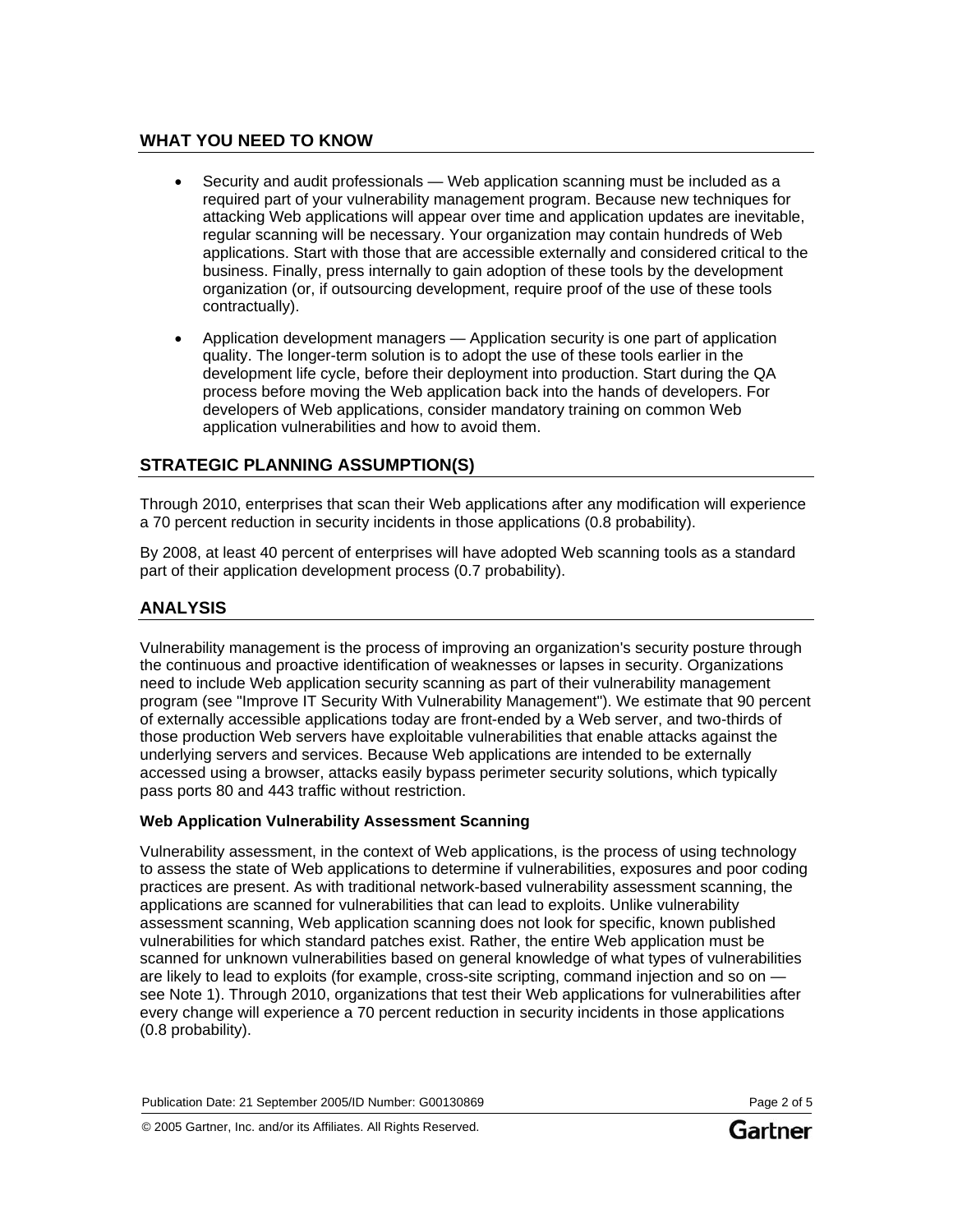Some vendors are focusing assessments specifically on Web application development and coding errors, scanning the applications to determine potential coding or configuration errors that could result in an exploit. Some of the vendors sell products to enable you to perform your own scanning; others sell as a service only, while some vendors provide both. These vendors include Cenzic, SPI Dynamics, Watchfire and WhiteHat Security. These vendors scan the application from a "black box" perspective; in other words, they do not perform source-code analysis. They analyze the application by scanning all of the exposed surface area (for example, input fields) and by using automated routines to try to discover an underlying vulnerability (see Note 2).

### **Shielding Web Applications**

Vulnerabilities identified in Web applications generally require a resolution to be developed, as opposed to simply applying a vendor patch. Because of the time it can take from identification of the issue to deployment of the updated application, it is important to protect the application while it is in the vulnerable state. Utilize network and endpoint security tools (including Web application firewalls) to shield the application before deployment of the remediated program (see "Application Delivery and Web Application Firewalls Are Ready to Converge").

• Recommendation: The security job doesn't end once a vulnerability has been identified. Security groups should deploy security technologies that can provide shielding of vulnerable applications before elimination of the root cause.

### **Integration and Automation Challenges**

While many organizations perform Web application scanning of their production Web applications, the earlier in the cycle the scanning is performed, the more efficient and timely the resolution can be. Making Web application vulnerability testing a requirement during the preproduction quality assurance (QA) and audit phase has been effective for Type A organizations. Integrated Web application vulnerability testing into the software development process can be more effective, but at least 40 percent of enterprises will be able to do so before year-end 2008.

One key issue is that security and audit groups are not equipped to address the underlying vulnerabilities. Because most Web applications are developed in-house, typically internal development and testing resources will be used to fix the vulnerable application. To ensure that resources are not wasted, Web application scanning tools must not produce false-positives, even if there is a potential that legitimate vulnerabilities are not found. Web application scanning tools must provide the proper remediation information and as much automation, accountability and historical data needed for the application change management process. Look to vendors that can integrate with your existing development processes and technologies in addition to IT workflow technologies.

### Recommendations

- Use process to overcome technology gaps
- Clearly define roles and responsibilities

### Development and QA groups

- Integrate or export assessment data into deployed defect tracking systems to ensure there is change control accountability around changes to the application
- Longer term, integrate Web application scanning products with source control systems used for Web application development to ensure there is a record of the modification and the details of the modification

Publication Date: 21 September 2005/ID Number: G00130869 Page 3 of 5

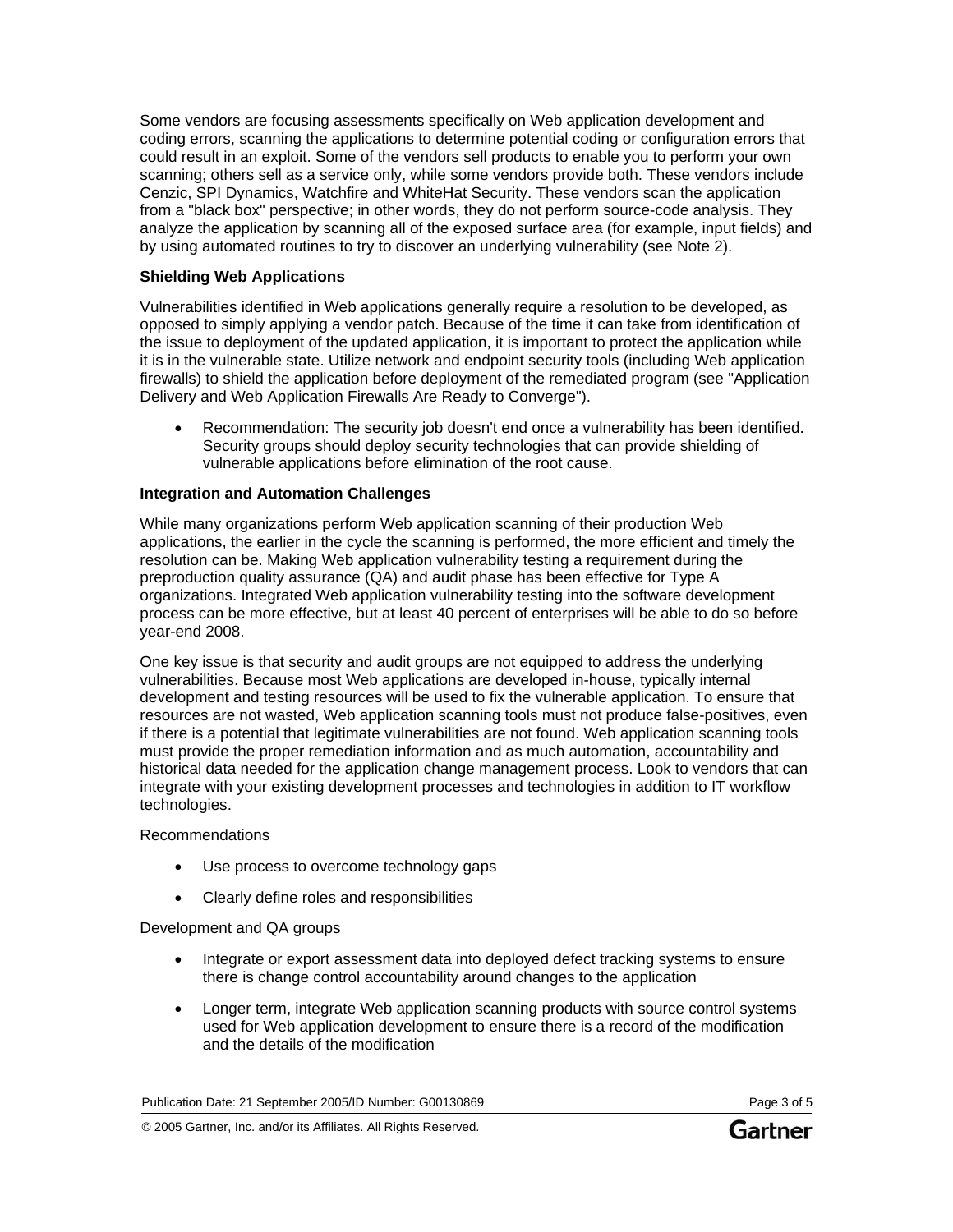IT security and support groups

• Integrate Web application scanning output with organizational help desk and workflow tools

# **Key Issues**

How will enterprises manage IT configurations to eliminate vulnerabilities and implement security policies?

#### **Note 1**

#### **Common Coding Errors**

Some examples of coding or configuration errors that can result in a security incident:

- Buffer overflows A poorly coded application may attempt to store more data in a buffer than is allocated, which can result in an attack, whereby the malicious data is overflowed into another buffer to perform malicious code instructions.
- Cross-site scripting This is a form of attack in which data entered into one area is inserted into another trusted area, which can result in an attack using the trusted credentials.
- Denial of service This is an attack that results in the inability of the device or application to provide services.
- Error handling Poor error handling can result in some of the attacks mentioned (cross-site scripting and denial of service); furthermore, poor error handling can result in information disclosure, which the attacker can use to determine characteristics of the application to assist in a more-advanced attack.
- Poor or nonexistent session IDs When session IDs are not properly used, an attacker can compromise a Web session and perform multiple attacks (by assuming the credentials of another), thereby bypassing authentication mechanisms
- Command injection This is the process of exploiting Web pages through the use of specialized characters or Structured Query Language (SQL) queries in customersupplied data fields.
- Weak authentication Taking advantage of weak authentication or unencrypted data for the purposes of accessing, compromising and manipulating data is a significant problem that can easily be avoided with a proper best practices approach to Web application development.
- Unprotected parameter passing This is the use of uniform resource locator (URL) stuffing and hidden Hypertext Markup Language (HTML) tags as a means to pass parameters to the browser, under the assumption that the browser will not modify them before returning HTML to the server.

### **Note 2**

### **Black-Box Testing of Applications**

Black-box testing of Web applications is sometimes referred to as "dynamic" analysis, because the application is scanned as it would be deployed and made accessible by users. The goal is to

© 2005 Gartner, Inc. and/or its Affiliates. All Rights Reserved.